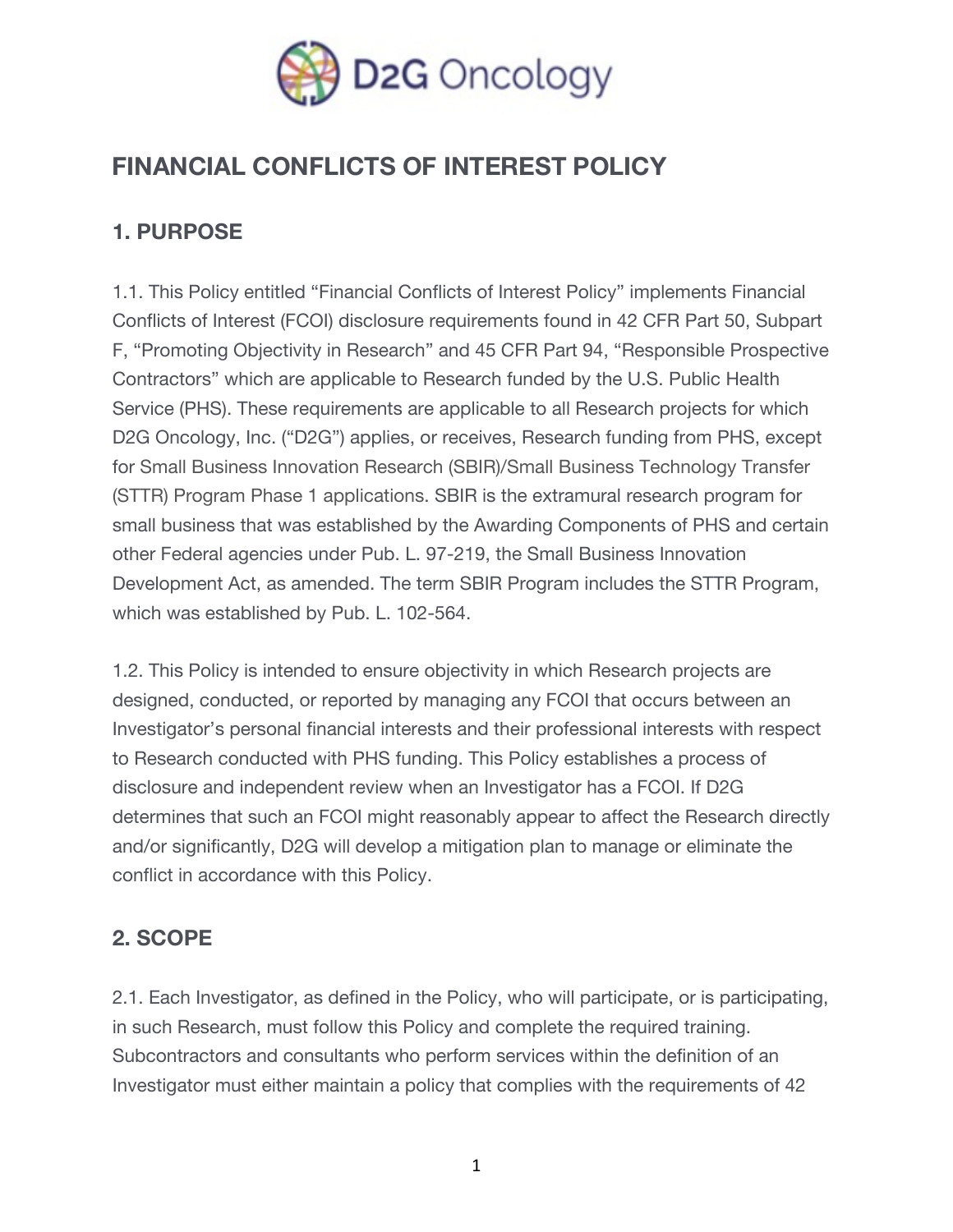CFR Part 50, Subpart F and 45 CFR Part 94 or comply with this Policy. Questions and concerns regarding this Policy should be directed to the D2G IO.

### **3. DEFINITIONS**

3.1. **D2G's Institutional Official ("D2G IO")** is an official designated by D2G to solicit and review completed Disclosure Forms from each Investigator who is planning to participate in, or who is participating in, PHS funded Research and to determine whether any reported SFI is a FCOI. References to the D2G IO in this document include their delegate.

3.2. **Financial Conflict of Interest ("FCOI")** is a Significant Financial Interest (SFI) that could directly and significantly affect the design, conduct or reporting of PHS funded Research.

3.3. **"Financial interest"** means anything of monetary value, whether or not the value is readily ascertainable.

3.4. **"Institutional Responsibilities"** means an Investigator's professional responsibilities performed on behalf of D2G, and as defined by D2G in this Policy, which may include for example: activities such as research, research consultation, teaching, professional practice, committee memberships, and service on panels such as Institutional Review Boards or Data and Safety Monitoring Boards.

3.5. **"Investigator"** is any individual, regardless of title or position, who is responsible for the design, conduct, or reporting of Research funded by the PHS, or proposed such funding, including investigators, consultants, and subcontractors.

3.6. **"PD/Pl"** means a project director or principal investigator of a PHS-funded Research project; the PD/Pl is included in the definitions of Senior/Key Personnel and Investigator.

3.7. **"PHS Awarding Component"** means the organizational unit of the PHS that funds the Research.

2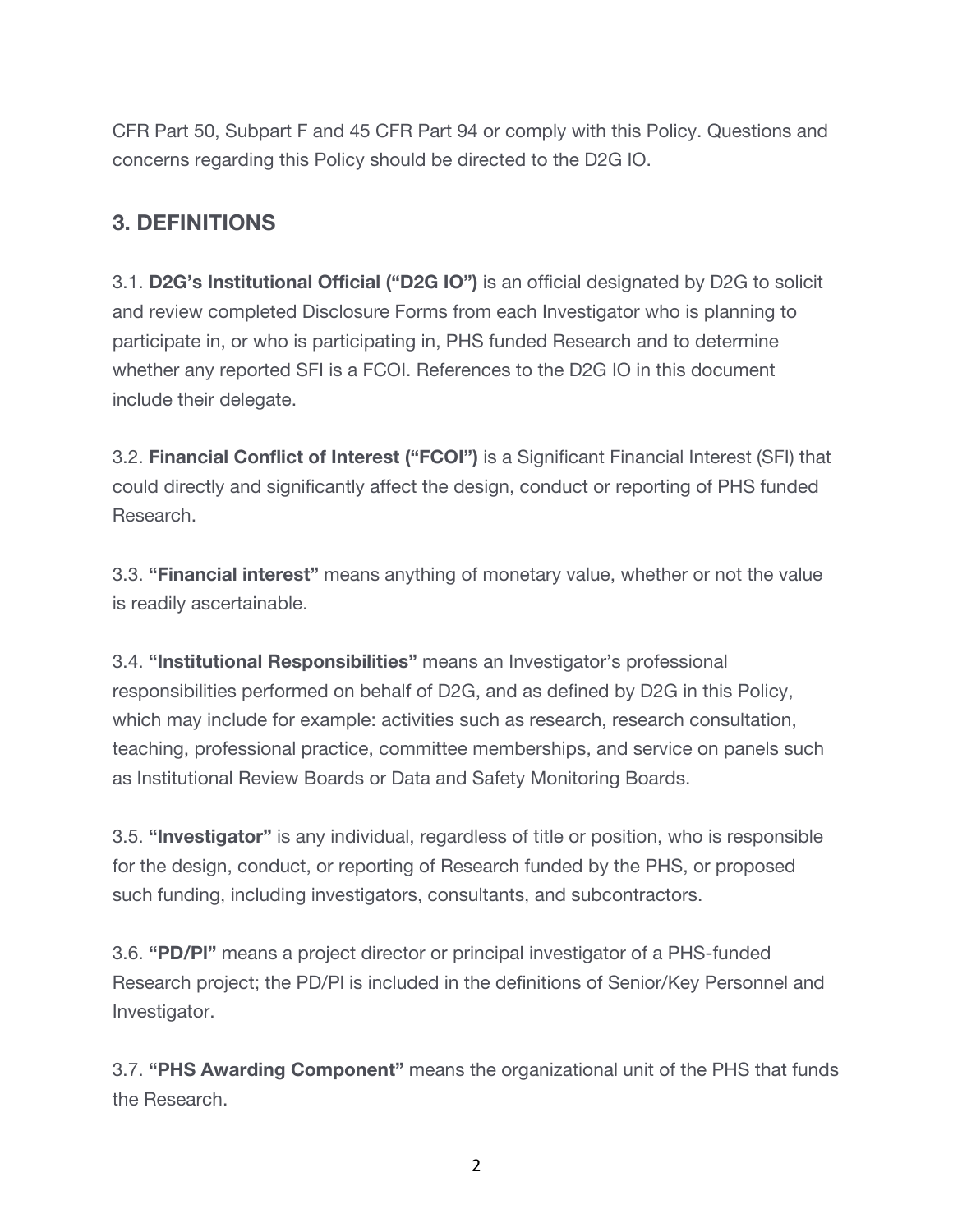3.8. **"Research"** means a systematic investigation, study or experiment designed to develop or contribute to generalizable knowledge relating broadly to public health, including behavioral and social-sciences research. The term encompasses basic and applied research as well as product development (e.g., a diagnostic test or drug) and includes any such activity for which research funding is available from a PHS Awarding Component through a grant or cooperative agreement, whether authorized under the PHS Act or other statutory authority, such as a research grant, career development award, center grant, individual fellowship award, infrastructure award, institutional training grant, program project, or research resources award.

3.9. **"Senior/Key Personnel"** means the PD/PI and any other person identified as senior or key personnel staff by D2G in the grant application, proposal or any other report submitted to the PHS Awarding Component.

3.10. **Significant Financial Interest ("SFI")** means the following:

3.10.1. A financial interest consisting of one or more of the following interests of the Investigator (and those of the Investigator's spouse and dependent children) that reasonably appears to be related to the Investigator's Institutional Responsibilities:

3.10.1.1. With regard to any publicly traded entity, a SFI exists if the value of any remuneration received from the entity in the twelve (12) months preceding the disclosure and the value of any equity interest in the entity as of the date of disclosure, when aggregated, exceeds \$5,000. For purposes of this definition, remuneration includes salary and any payment for services not otherwise identified as salary (e.g., consulting fees, honoraria, paid authorship); equity interest includes any stock, stock option, warrant, or other ownership interest, as determined through reference to public prices or other reasonable measures of fair market value;

3.10.1.2. With regard to any non-publicly traded entity, a SFI exists if the value of any remuneration received from the entity in the twelve months preceding the disclosure, when aggregated, exceeds \$5,000, or when the Investigator (or the Investigator's spouse or dependent children) holds any equity interest (e.g., stock, stock option, warrant, or other ownership interest); or,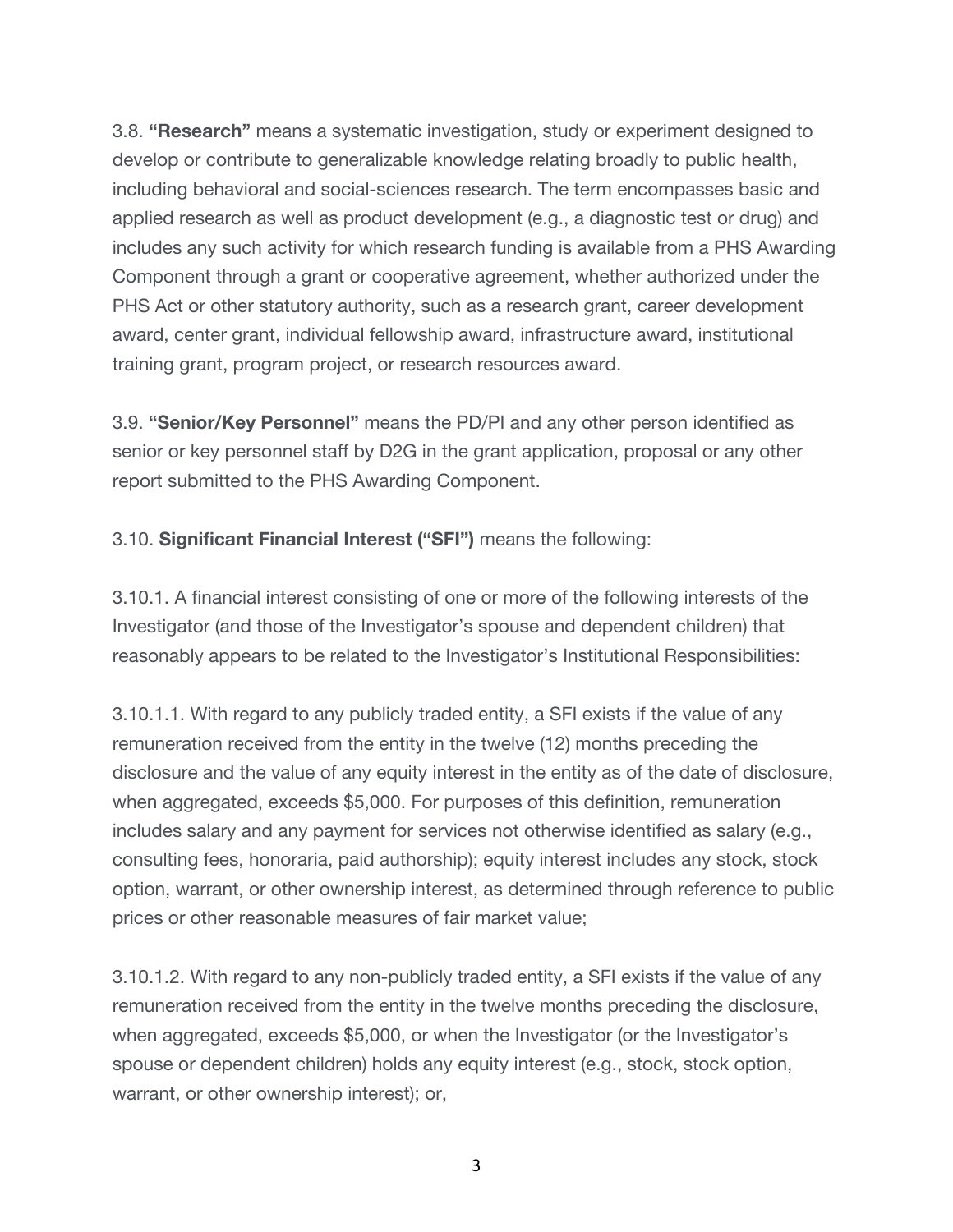3.10.1.3. Intellectual property rights and interests (e.g., patents, copyrights), upon receipt of income related to such rights and interests.

3.10.2. Investigators also must disclose the occurrence of any reimbursed or sponsored travel (i.e., that which is paid on behalf of the Investigator and not reimbursed to the Investigator so that the exact monetary value may not be readily available), related to their Institutional Responsibilities; provided, however, that this disclosure requirement does not apply to travel that is reimbursed or sponsored by a Federal, state, or local government agency, an institution of higher education as defined at 20 U.S.C. 1001(a), an academic teaching hospital, a medical center, or a research institute that is affiliated with an institution of higher education.

3.10.3. The term SFI does not include the following types of financial interests: salary, royalties, or other remuneration paid by D2G to the Investigator if the Investigator is currently employed by D2G, including intellectual property rights assigned to D2G and agreements to share in royalties related to such rights; any ownership interest in D2G held by the Investigator; income from investment vehicles, such as mutual funds and retirement accounts, as long as the Investigator does not directly control the investment decisions made in these vehicles; income from seminars, lectures, or teaching engagements sponsored by a Federal, state, or local government agency, an institution of higher education as defined at 20 U.S.C. 1001(a), an academic teaching hospital, a medical center, or a research institute that is affiliated with an institution of higher education; or income from service on advisory committees or review panels for a Federal, state, or local government agency, an institution of higher education as defined at 20 U.S.C. 1001(a), an academic teaching hospital, a medical center, or a research institute that is affiliated with an institution of higher education.

3.11. **Small Business Innovation Research ("SBIR")** Program means the extramural research program for small businesses that is established by the Awarding Components of the Public Health Service and certain other Federal agencies under Public Law 97-219, the Small Business Innovation Development Act, as amended. For purposes of this subpart, the term SBIR Program also includes the **Small Business Technology Transfer ("STTR)"** Program, which was established by Public Law 102- 564.

4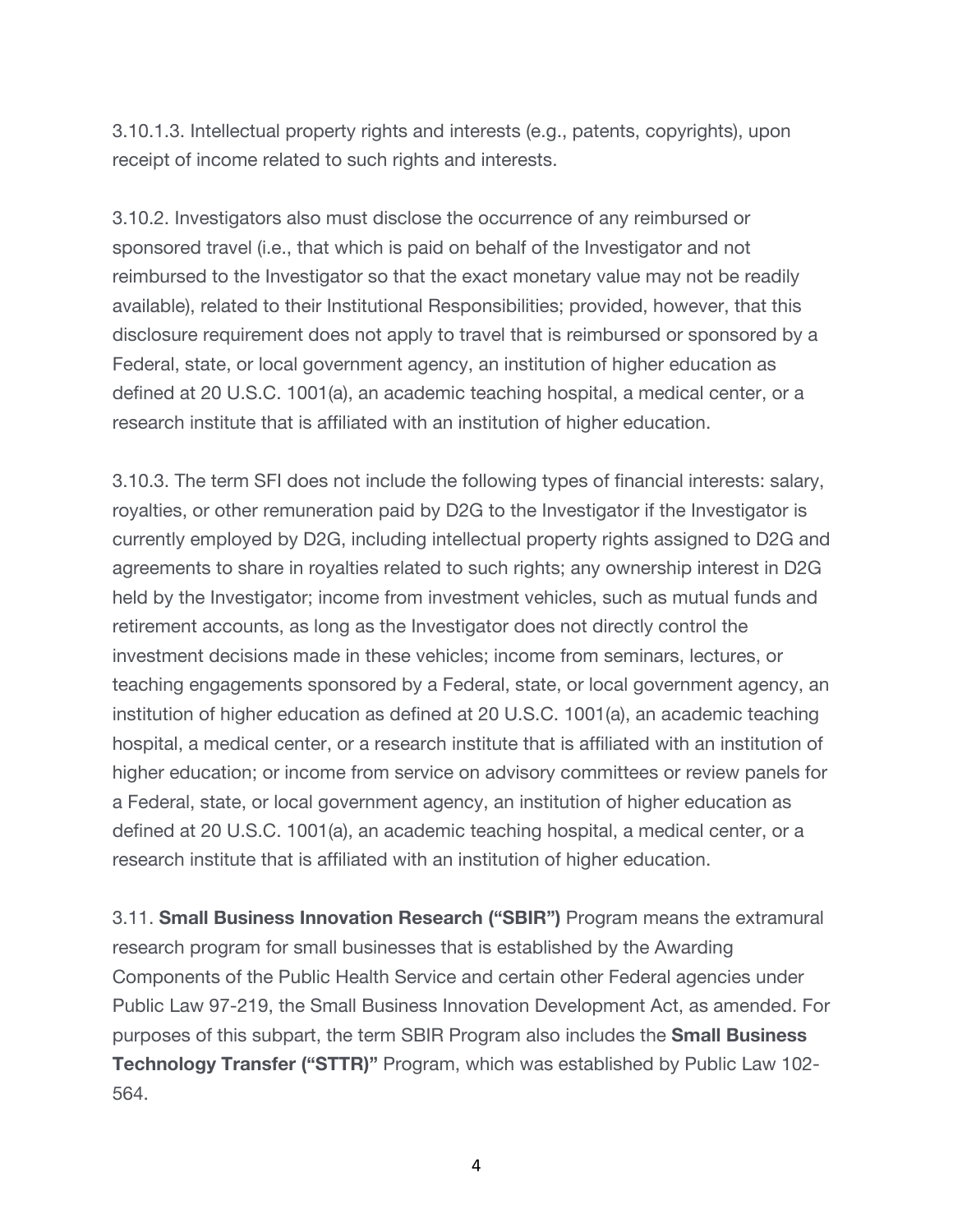## **4. TRAINING REQUIREMENTS**

4.1. D2G will inform each Investigator of D2G's FCOI policy and each Investigator's disclosure responsibilities in accordance with 42 CFR 50.604(b).

4.2. Each Investigator must complete training prior to engaging in PHS funded research. Acceptable forms of training include, but are not limited to, the NIH Office of Extramural Research FCOI online tutorial (located at: grants.nih.gov/grants/policy/coi/tutorial2011/fcoi.html) or other training courses approved by D2G.

4.3. Investigators must complete training at least every four years and must immediately complete training under the following circumstances:

4.3.1. D2G's FCOI policy changes in a manner that affects the requirements of Investigators;

4.3.2. An Investigator is new to D2G; or,

4.3.3. D2G determines that an Investigator is not in compliance with D2G's FCOI policy or management plan.

### **5. DISCLOSURE REQUIREMENTS**

5.1. Each Investigator who is planning to participate in PHS funded Research is required to disclose to D2G any SFIs, including any SFI of their spouse or dependent children, no later than the time of application for PHS funded Research.

5.2. Each Investigator who is participating in the PHS-funded Research is required to submit an updated disclosure of SFIs (including any SFI of their spouse or dependent children): (1) at least annually, in accordance with the specific time period prescribed by D2G, during the period of the award; and, (2) within thirty (30) days of discovering or acquiring (e.g., through purchase, marriage, or inheritance) a new SFI.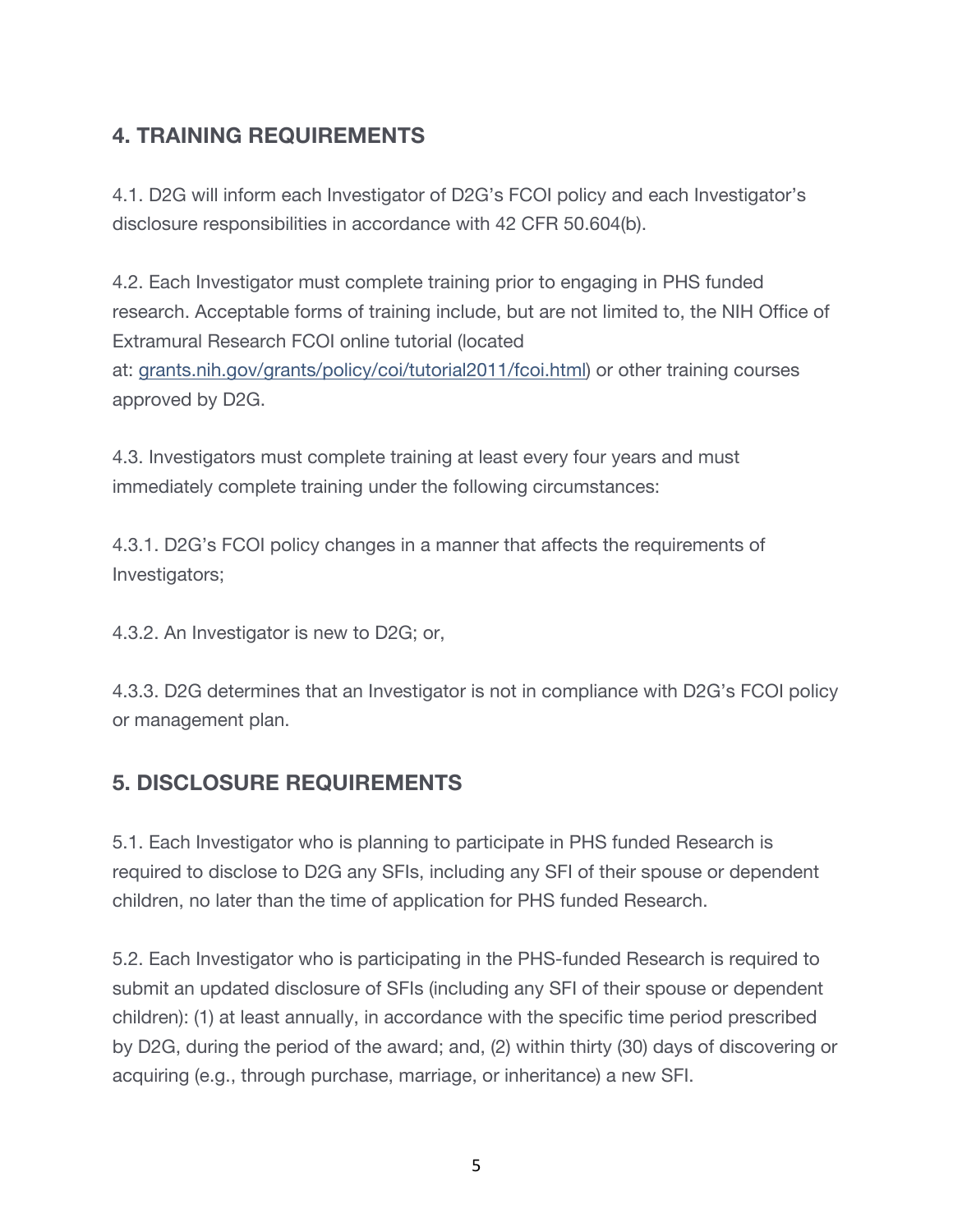5.3. If an Investigator does not have any SFIs to report, the Investigator must still complete the Disclosure Form both initially and annually. Each Investigator must do so by completing the Disclosure Form provided by D2G to the D2G IO. The D2G IO shall solicit and review all required Disclosure Forms and determine whether any reported SFI is a FCOI.

5.4. D2G shall ensure applicable staff comply with these disclosure obligations. Failure to comply with these disclosure obligations may result in disciplinary action by D2G.

### **6. REVIEW AND MANAGEMENT REQUIREMENTS**

6.1. An Investigator's SFI is related to PHS-funded Research when D2G, through the D2G IO, reasonably determines that the SFI: could be affected by the PHS-funded Research; or is in an entity whose financial interest could be affected by the Research. D2G may involve the Investigator in the D2G IO's determination of whether a SFI is related to the PHS-funded Research. A FCOI exists when D2G, through the D2G IO, reasonably determines that the SFI could directly and significantly affect the design, conduct, or reporting of the PHS-funded Research.

6.2. The D2G IO will take actions as necessary to manage FCOIs, including any financial conflicts of a subrecipient Investigator pursuant to this Policy. Management of an identified FCOI requires development and implementation of a management plan and, if necessary, a retrospective review and a mitigation report pursuant to this Policy.

6.3. **Review Requirement:** Prior to D2G's expenditure of any funds under a PHS funded Research project, the D2G IO will review all Disclosure Forms with SFIs to determine whether the SFIs relate to the PHS funded Research and whether a FCOI exists. If a FCOI exists, the D2G IO will develop and implement a management plan that specifies the actions that have been, and will be, taken to manage such FCOI. Examples of conditions or restrictions that may be imposed to manage a FCOI include, but are not limited to the follow actions:

6.3.1. Public disclosure of the FCOI (e.g., when presenting or publishing research);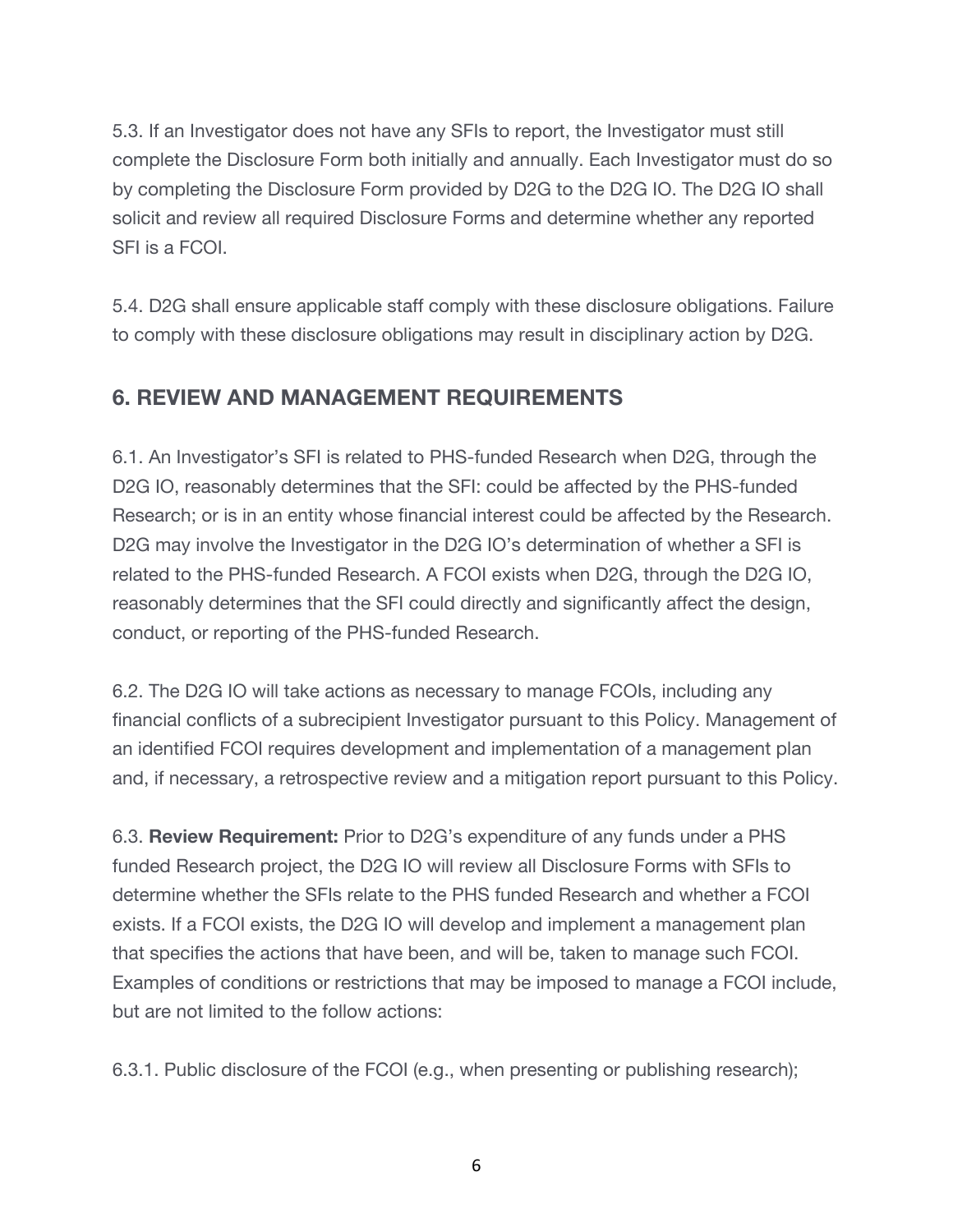6.3.2. For Research projects involving human subjects, disclosure of the FCOI directly to participants;

6.3.3. Appointment of an independent monitor capable of taking measures to protect the design, conduct and reporting of the Research against bias resulting from the FCOI;

6.3.4. Modification of the research plan;

6.3.5. Change of personnel or personnel responsibilities, or disqualification of personnel from participation in all or a portion of the Research;

6.3.6. Reduction or elimination of the financial interest (e.g., sale of an equity interest); or,

6.3.7. Severance of relationships that create financial conflicts.

6.4. **Disclosure and Identification of SFI:** Whenever, in the course of an ongoing PHS funded Research project: (1) an Investigator who is new to participating in the Research project discloses a SFI; (2) an existing Investigator discloses a new SFI; or (3) D2G identifies a SFI that was not disclosed timely by an Investigator or was not previously reviewed by D2G during an ongoing PHS funded Research project, the D2G IO within sixty (60) days of the disclosure will review the SFI to determine whether it is related to PHS funded Research and whether a FCOI exists. If a FCOI exists, the D2G IO will develop and implement, on at least an interim basis, a management plan that specifies the actions that have been, and will be, taken to manage such FCOI. Depending on the nature of the SFI, D2G may determine that additional interim measures are necessary regarding the Investigator's participation in the PHS funded Research project between the date of disclosure and the completion of D2G's review.

#### **6.5. Retrospective Reviews:**

6.5.1. Whenever D2G identifies a SFI that was not disclosed timely by an Investigator or, for whatever reason, was not previously reviewed by D2G during an ongoing PHS-

7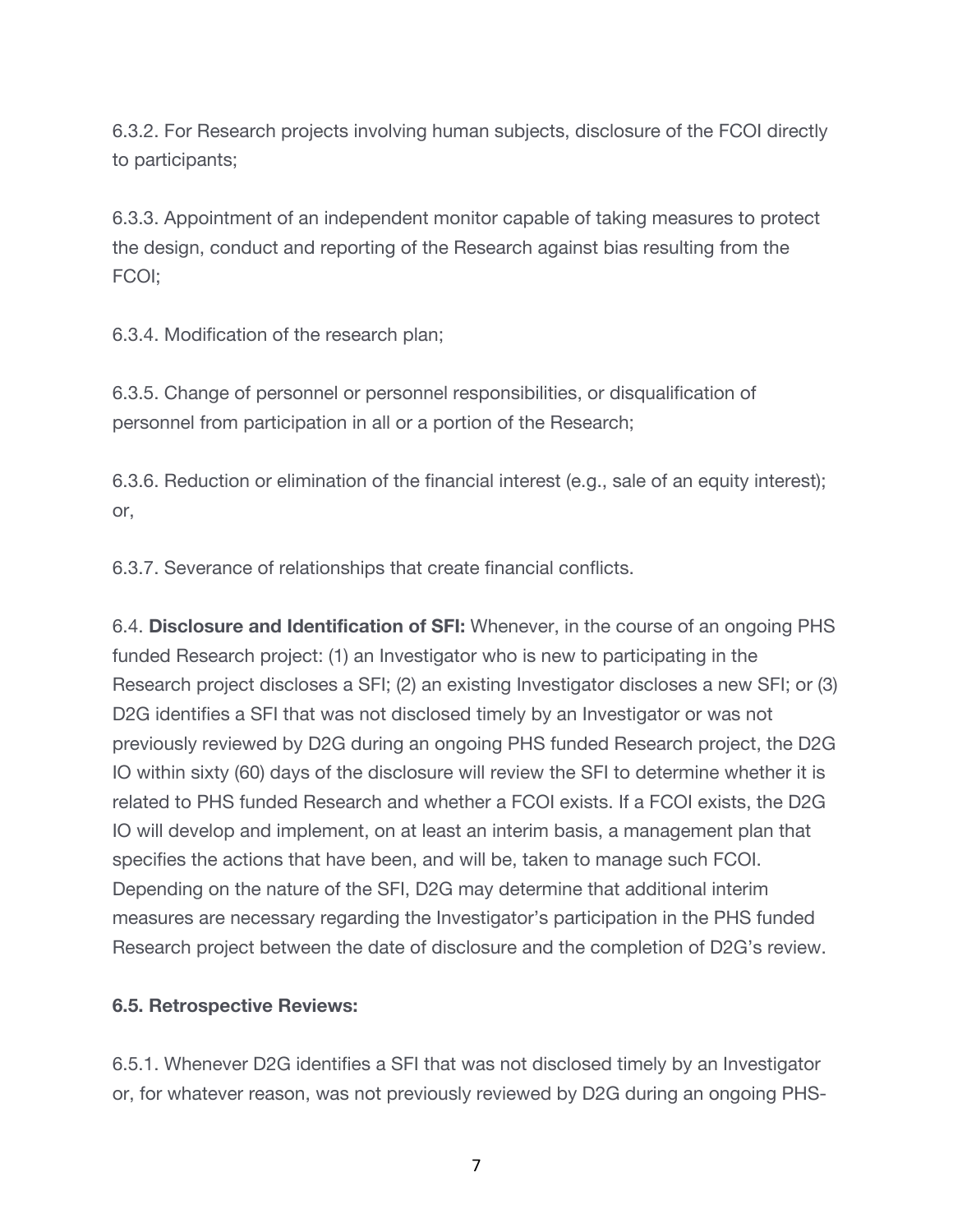funded research project (e.g., was not timely reviewed or reported by a subrecipient), the D2G IO shall, within sixty (60) days: review the SFI; determine whether it is related to PHS-funded research; determine whether a FCOI exists; and, if so, implement, on at least an interim basis, a management plan that shall specify the actions that have been, and will be, taken to manage such FCOI going forward.

6.5.2. In addition, whenever a FCOI is not identified or managed in a timely manner including failure by the Investigator to disclose a SFI that is determined by the D2G IO to constitute a FCOI; failure by the D2G IO to review or manage such a FCOI; or failure by the Investigator to comply with a FCOI management plan, D2G shall, within one hundred twenty (120) days of its determination of noncompliance, complete a retrospective review of the Investigator's activities and the PHS-funded Research to determine whether any PHS-funded Research, or portion thereof, conducted during the time period of the noncompliance, was biased in the design, conduct, or reporting of such Research. D2G is required to document the retrospective review. Documentation shall include all of the following key elements:

6.5.2.1. Project number;

6.5.2.2. Project title;

6.5.2.3. PD/PI or contact PD/PI if a multiple PD/PI model is used;

6.5.2.4. Name of the Investigator with the FCOI;

6.5.2.5. Name of the entity with which the Investigator has a FCOI;

6.5.2.6. Reason(s) for the retrospective review;

6.5.2.7. Detailed methodology used for the retrospective review (e.g., methodology of the review process, composition of the review panel, documents reviewed);

6.5.2.8. Findings of the review; and,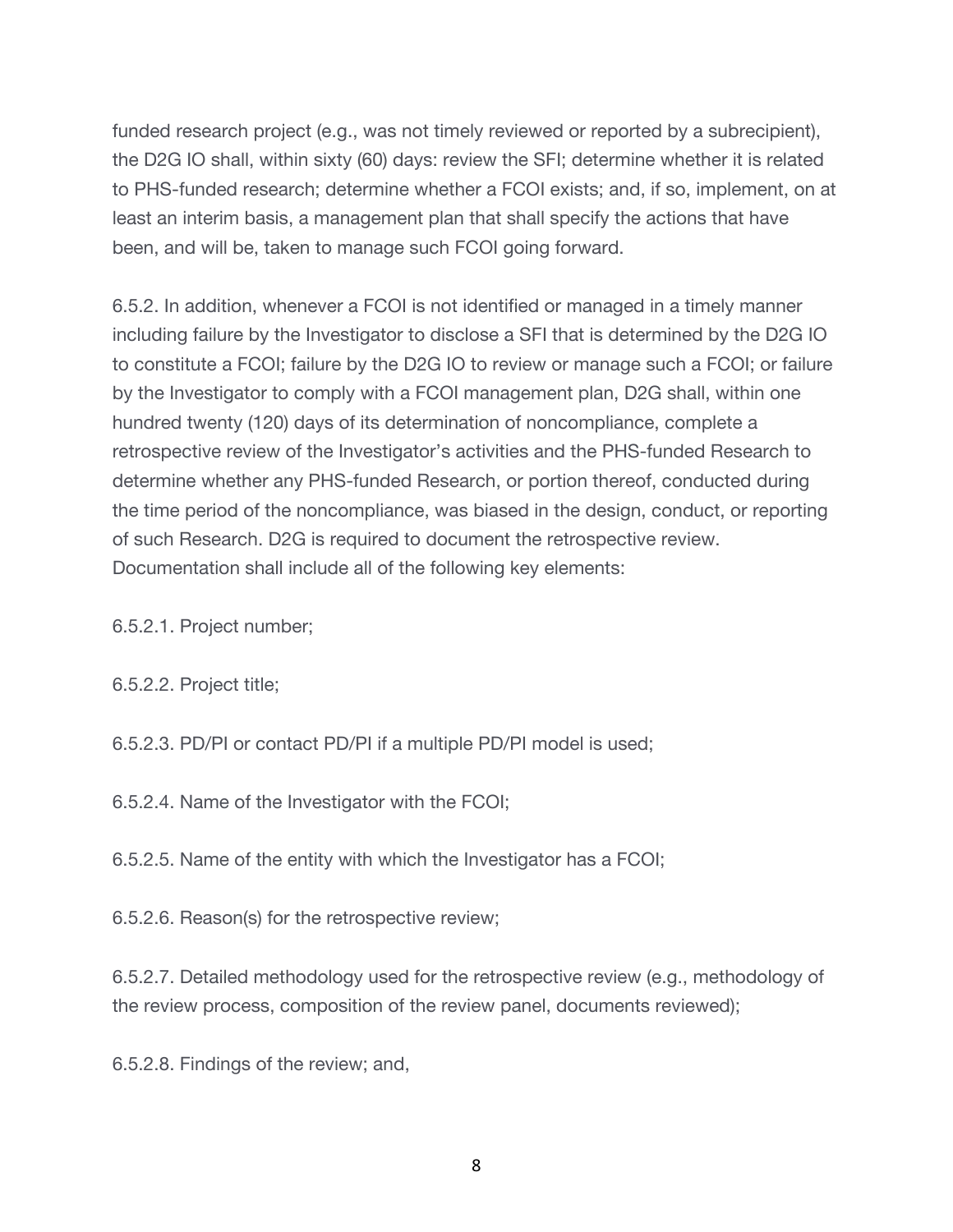#### 6.5.2.9. Conclusions of the review.

6.5.3. Based on the results of the retrospective review, D2G will update the previously submitted FCOI report, specifying the actions that will be taken to manage the FCOI going forward. If bias is found, D2G will notify the PHS Awarding Component promptly and submit a mitigation report to the PHS Awarding Component. Minimally, the mitigation report must include the key elements documented in the retrospective review, a description of the impact of the bias on the Research project, and D2G's plan of action or actions taken to eliminate or mitigate the effect of the bias (e.g., impact on the Research project; extent of harm done, including any qualitative and quantitative data to support any actual or future harm; analysis of whether the Research project is salvageable). Thereafter, D2G will submit FCOI reports annually. Depending on the nature of the FCOI, D2G may determine that additional interim measures are necessary regarding the Investigator's participation in the PHS funded Research project between the date that the FCOI or the Investigator's noncompliance is determined and the completion of D2G's retrospective review.

6.6. **Monitoring:** Whenever D2G implements a management plan, D2G will monitor Investigator compliance with the management plan on an ongoing basis until the completion of the PHS funded Research project.

### **7. REPORTING OF FINANCIAL CONFLICTS OF INTEREST**

7.1. **Initial FCOI Report:** Prior to D2G's expenditure of any funds under a PHS funded Research project, D2G will provide to the PHS Awarding Component a FCOI report regarding any Investigator's SFI found by D2G to be a FCOI. Additionally, D2G will ensure that it has implemented a management plan in accordance with this Policy. In cases in which D2G identifies a FCOI and eliminates it prior to the expenditure of PHS awarded funds, D2G is not required to submit a FCOI report to the PHS Awarding Component.

7.2. **Subsequent FCOI Reports:** For any SFI that D2G identifies as a FCOI subsequent to D2G's initial report during an ongoing PHS funded Research project, D2G will provide to the PHS Awarding Component a FCOI report regarding the FCOI within sixty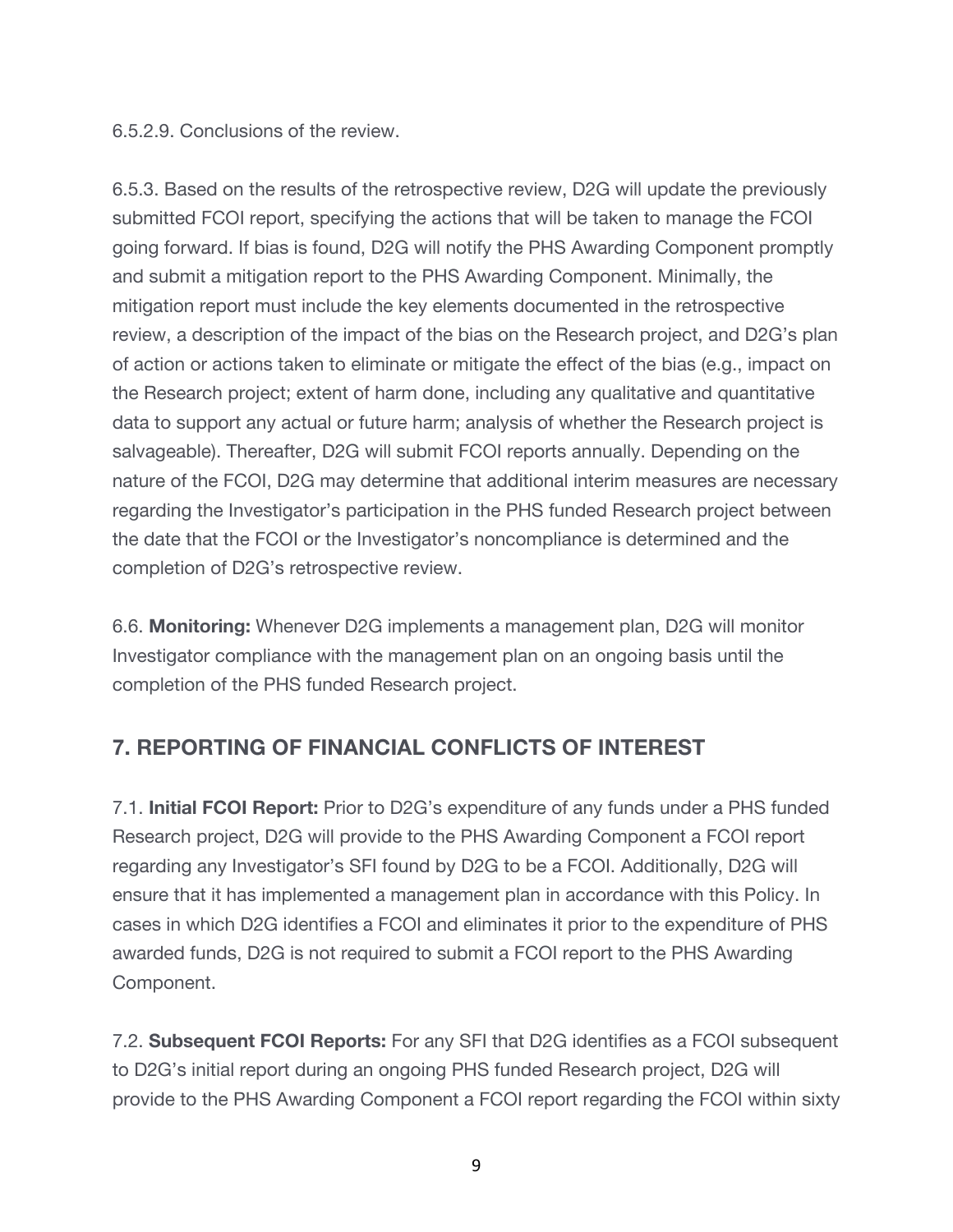(60) days of identification of the FCOI. Additionally, D2G will ensure that it has implemented a management plan in accordance with this Policy and, if required, complete a retrospective review and a mitigation report according to this Policy.

7.3. **Contents of a FCOI Report:** Any FCOI report required under this Policy will include sufficient information to enable the PHS Awarding Component to understand the nature and extent of the FCOI and to assess the appropriateness of D2G's management plan. The FCOI report will include the following minimum information:

7.3.1. Project number;

7.3.2. PD/PI or Contact PD/PI if a multiple PD/PI model is used;

7.3.3. Name of the Investigator with the FCOI;

7.3.4. Name of the entity with which the Investigator has a FCOI;

7.3.5. Nature of the financial interest (e.g., equity, consulting fee, travel reimbursement, honorarium);

7.3.6. Value of the financial interest (dollar ranges are permissible: \$0–\$4,999; \$5,000– \$9,999; \$10,000–\$19,999; amounts between \$20,000–\$100,000 by increments of \$20,000; amounts above \$100,000 by increments of \$50,000), or a statement that the interest is one whose value cannot readily be determined through reference to public prices or other reasonable measures of fair market value;

7.3.7. A description of how the financial interest relates to the PHS funded Research and the basis for D2G's determination that the financial interest conflicts with such Research; and,

7.3.8. A description of the key elements of D2G's management plan including the following minimum information:

7.3.8.1. Role and principal duties of the conflicted Investigator in the Research project;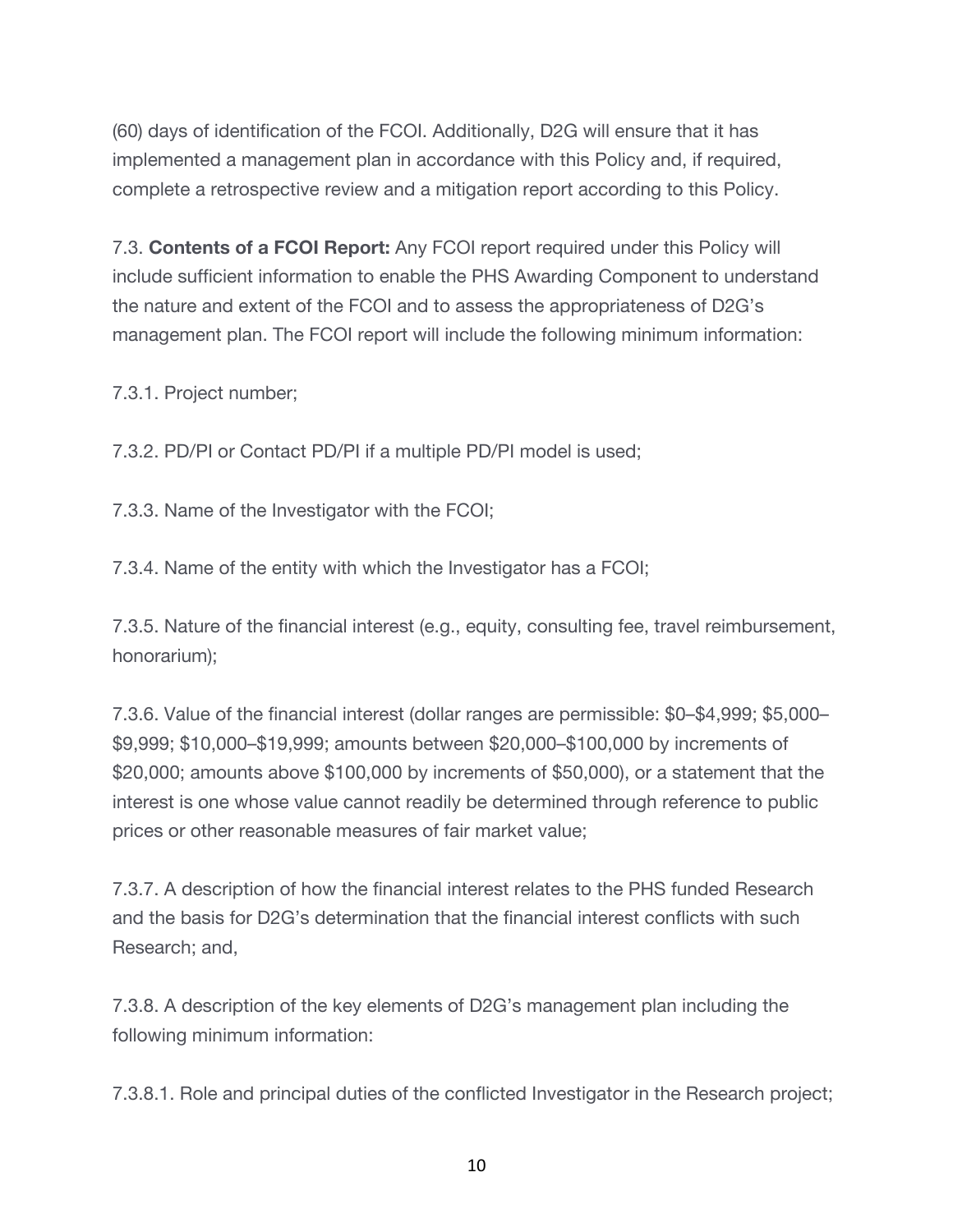7.3.8.2. Conditions of the management plan;

7.3.8.3. Explanation of how the management plan is designed to safeguard objectivity in the Research project;

7.3.8.4. Confirmation of the Investigator's agreement to the management plan; and,

7.3.8.5. Explanation of how the management plan will be monitored to ensure Investigator compliance.

7.4. **Annual FCOI Report:** For any FCOI previously reported by D2G regarding an ongoing PHS funded Research project, D2G will provide to the PHS Awarding Component an annual FCOI report that addresses the status of the FCOI and any changes to the management plan for the duration of the PHS funded Research project. The annual FCOI report will specify whether the FCOI is still being managed or explain why the FCOI no longer exists. D2G will provide annual FCOI reports to the PHS Awarding Component for the duration of the project period (including extensions with or without funds) in the time and manner specified by the PHS Awarding Component.

### **8. ENFORCEMENT**

8.1. If the failure of an Investigator to comply with this Policy or a FCOI management plan appears to have biased the design, conduct, or reporting of the PHS funded Research, D2G is required to promptly notify the PHS Awarding Component of the corrective action taken or to be taken by D2G. The PHS Awarding Component will consider the situation and, as necessary, take appropriate action, or refer the matter to D2G for further action, which may include directions to D2G on how to maintain appropriate objectivity in the PHS funded Research project.

8.2. Failure by D2G staff to comply with this Policy may be grounds for disciplinary action up to and including termination.

8.3. In any case in which the HHS determines that a PHS-funded project of clinical research whose purpose is to evaluate the safety or effectiveness of a drug, medical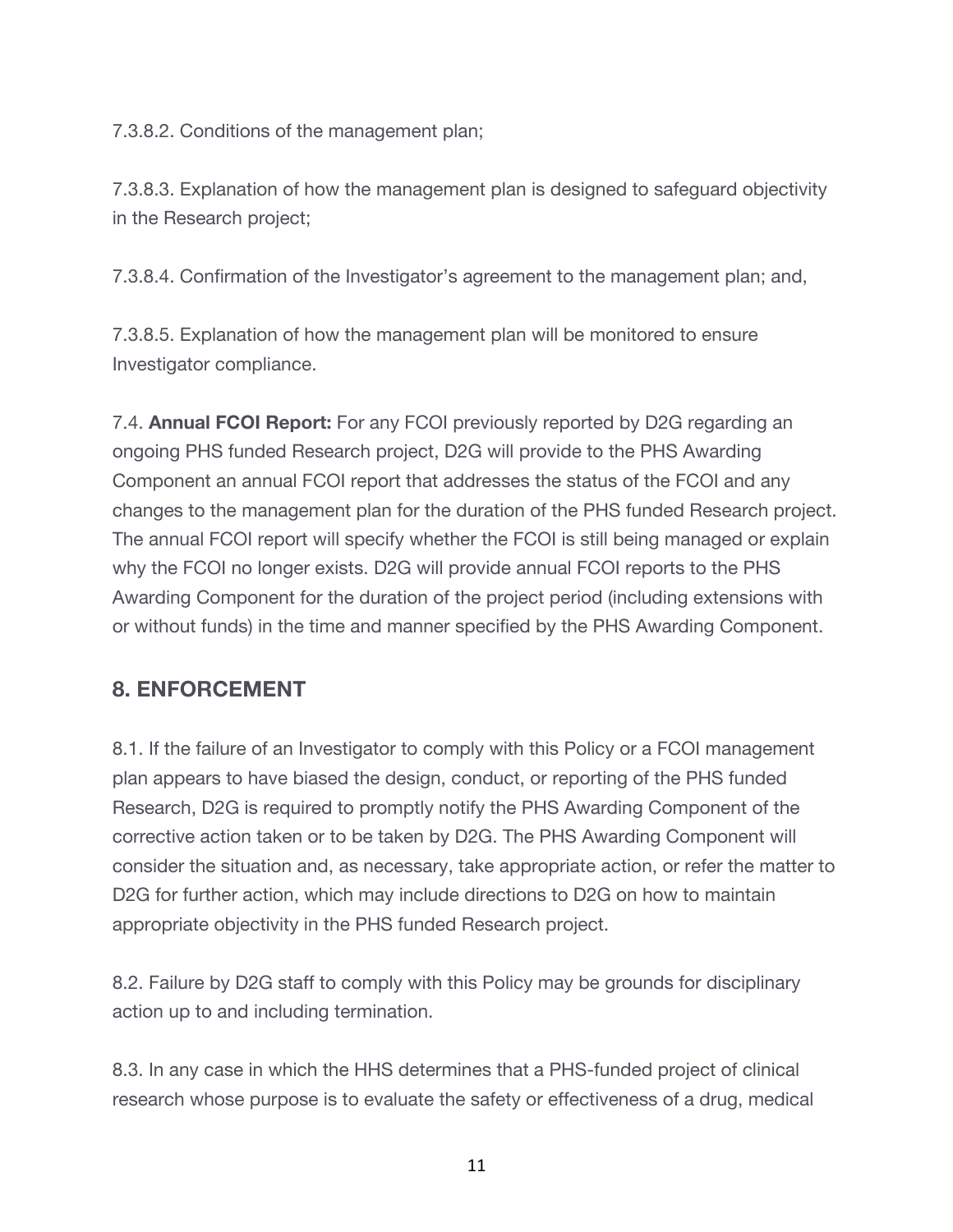device, or treatment has been designed, conducted, or reported by an Investigator with a FCOI that was not managed or reported by D2G as required by this subpart, D2G shall require the Investigator involved to disclose the FCOI in each public presentation of the results of the research and to request an addendum to previously published presentations.

### **9. RECORD RETENTION**

9.1. Records regarding Disclosure Forms, determinations made by the D2G IO, and D2G's actions regarding management of a FCOI will be retained by D2G for three years beyond the date of the final expenditure report submitted to the PHS Awarding Component under an award or, where applicable, from other dates specified in 45 CFR 75.361, where applicable.

### **10. SUBCONTRACTORS AND CONSULTANTS**

10.1. Subcontractors/consultants who perform services within the definition of an Investigator must maintain a policy that complies with the aforementioned regulatory requirements or comply with this Policy. All applicable subcontract/consulting agreements must contain a clause that requires compliance with the applicable federal regulations either through a policy maintained by the subcontractor/consultant or this Policy. Examples of appropriate clauses are shown below:

#### **Financial Conflicts of interest – Compliance with Subcontractor's Policy**

*Subcontractor agrees to comply with any and all requirements relating to Public Health Service funded projects. Without limiting the generality of the foregoing, Subcontractor, its employees and agents agree to comply with the applicable requirements of 42 CFR Part 50, Subpart F and 45 CFR Part 94. Subcontractor certifies that it maintains a policy that requires compliance with these requirements. Subcontractor shall report all identified financial conflicts of interests to D2G immediately and submit a mitigation plan for D2G's review and approval. D2G is under no obligation to approve a mitigation plan. D2G reserves the right to terminate this Agreement or request removal of Subcontractor's employee or lower tier subcontractor as a result of Subcontractor, its*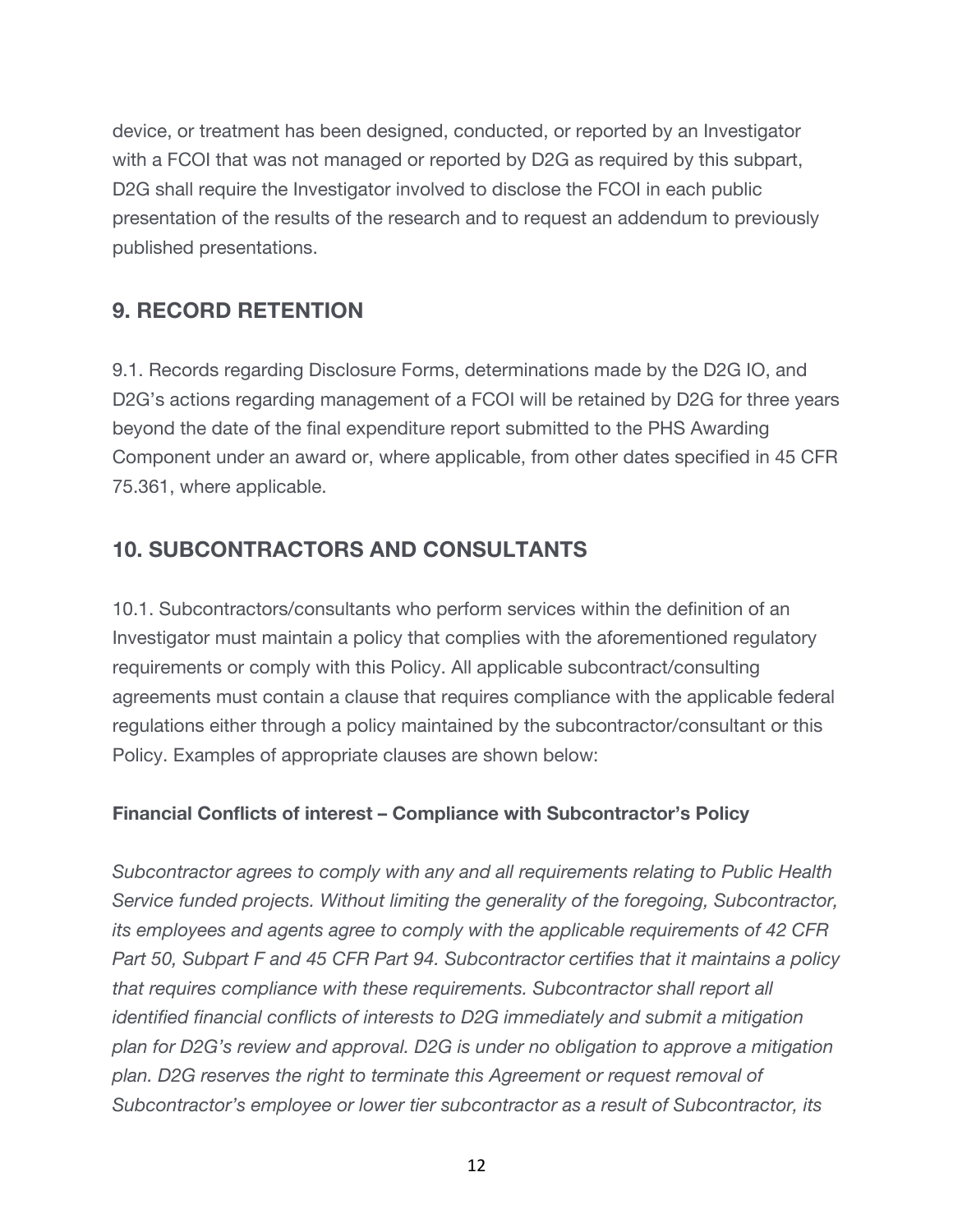*employee, or lower tier subcontractor's financial conflict of interest. Subcontractor must include this clause in its agreements with any applicable lower tier subcontractors or consultants. Failure to comply with these requirements is a material breach of this Agreement.*

#### **Financial Conflicts of interest – Compliance with D2G's Policy**

*Subcontractor agrees to comply with any and all requirements relating to Public Health Service funded projects. Without limiting the generality of the foregoing, Subcontractor, its employees and agents agree to comply with the applicable requirements of 42 CFR Part 50, Subpart F and 45 CFR Part 94. Subcontractor agrees to comply with D2G's Policy on Financial Conflicts of Interest in Public Health Service Funded Research. Subcontractor shall report all identified financial conflicts of interests to D2G immediately and submit a mitigation plan for D2G's review and approval. D2G is under no obligation to approve a mitigation plan. D2G reserves the right to terminate this Agreement or request removal of Subcontractor's employee or lower tier subcontractor as a result of Subcontractor, its employee, or lower tier subcontractor's financial conflict of interest. Subcontractor must include this clause in its agreements with any applicable lower tier subcontractors or consultants. Failure to comply with these requirements is a material breach of this Agreement.*

#### **11. PUBLIC ACCESSIBILITY**

11.1. Prior to D2G's expenditure of any funds under a PHS funded Research project, D2G shall ensure public accessibility by posting to a publicly accessible website information, or written response to any requestor within five (5) business days of a request, concerning any SFI disclosed to D2G that is: (a) held by Senior/Key Personnel performing services for the Research, (b) related to the PHS funded research, and (c) determined by D2G to be a FCOI. The following information regarding the FCOI must be posted to the website:

11.1.1. Project number;